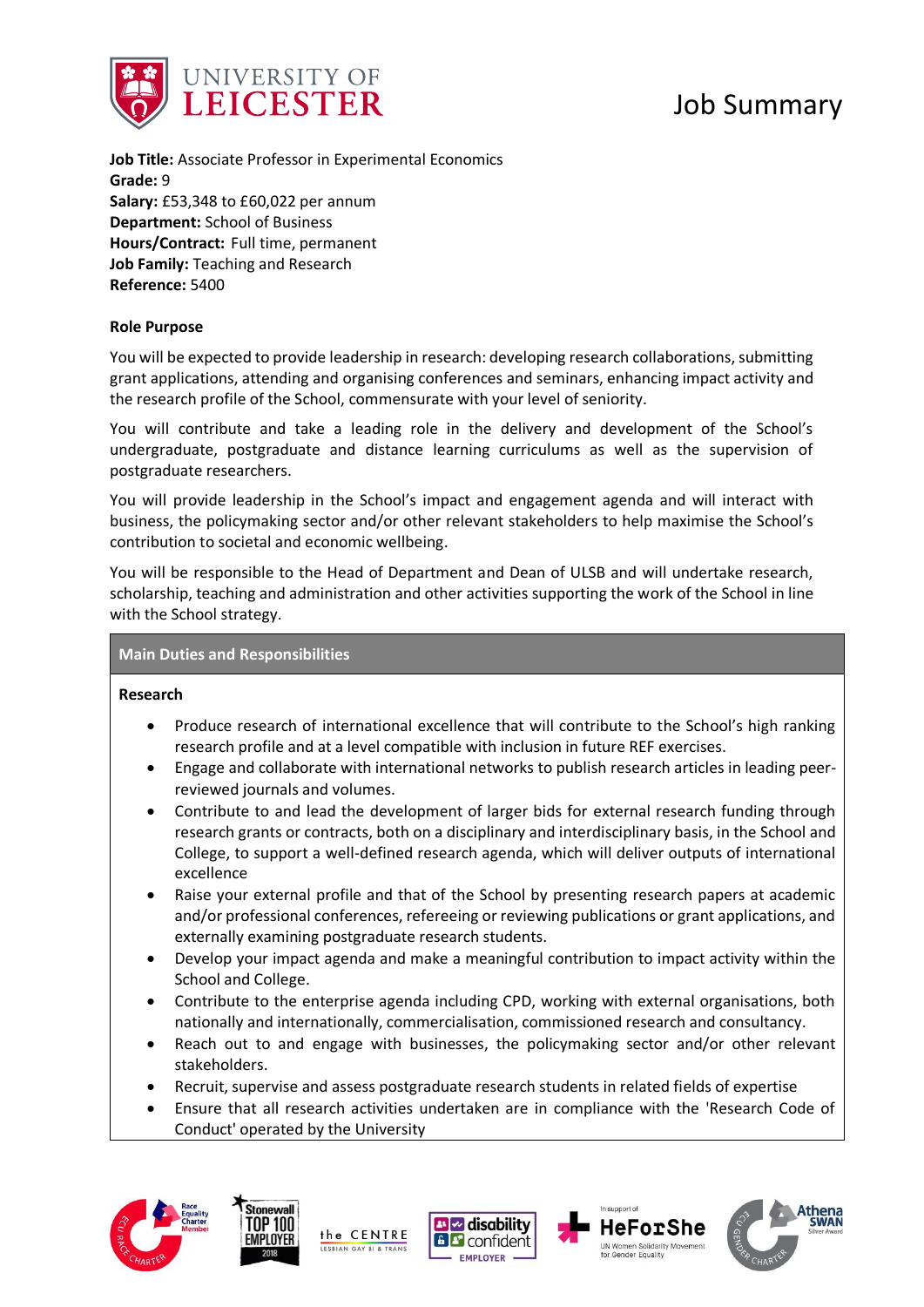

# **Teaching**

- Provide academic leadership within the School and the Department of economics, finance and accounting, including at programme level and across your own specialist area of experimental economics.
- Develop and deliver highly effective learning and teaching (lectures, seminars, tutorials, assessments). Set exam papers/assignment questions and carry out marking and invigilation duties.
- Deliver highly effective supervision and support to students e.g. for projects, dissertations etc.
- Lead and cooperate with colleagues in the review and development of the curriculum, leadership of modules and, where required, design and launch of new degrees/ awards.
- Contribute to the internationalisation of the curriculum, especially at module level.
- Engage with scholarship and pedagogical research to lead innovation at programme level in teaching delivery or assessment practice and to enhance student learning and experience.
- If not already obtained, seek external recognition of teaching excellence at a senior level (e.g. Senior Fellowship of the HEA).
- Contribute to quality assurance and enhancement at School or College level.
- Support the development of colleagues, or of academic management systems.
- Provide pastoral care for students and carry out other related academic duties.
- Engage in CPD to support innovation at module and programme level in teaching delivery and/or assessment practice.
- Contribute to international enterprise initiatives.

# **Administration**

- Be willing to take on Senior Academic Leadership roles and provide leadership within the School or College as may be required by your Head of Department or the Dean of the School.
- Attend meetings and participate in other committees and working groups within the School, the College, and the University.
- Engage in continuing professional development.
- Contribute to student recruitment and retention activities in the School and College.
- Coaching and mentoring of more junior members of staff.

**Internal and External Relationships**

Coordination of research, enterprise and teaching activities in your area within the School.

Collaboration with School, College and University administration and management.

**Planning and Organising** 

Shaping the strategic direction and leading the planning of work in delivery of aspects of the job specification.

Participation in the departmental operational planning process supporting the strategic direction of the unit and wider department.

Seek guidance from academic mentors, administrative support staff and other academic colleagues as required.

# **Qualifications, Knowledge and Experience**









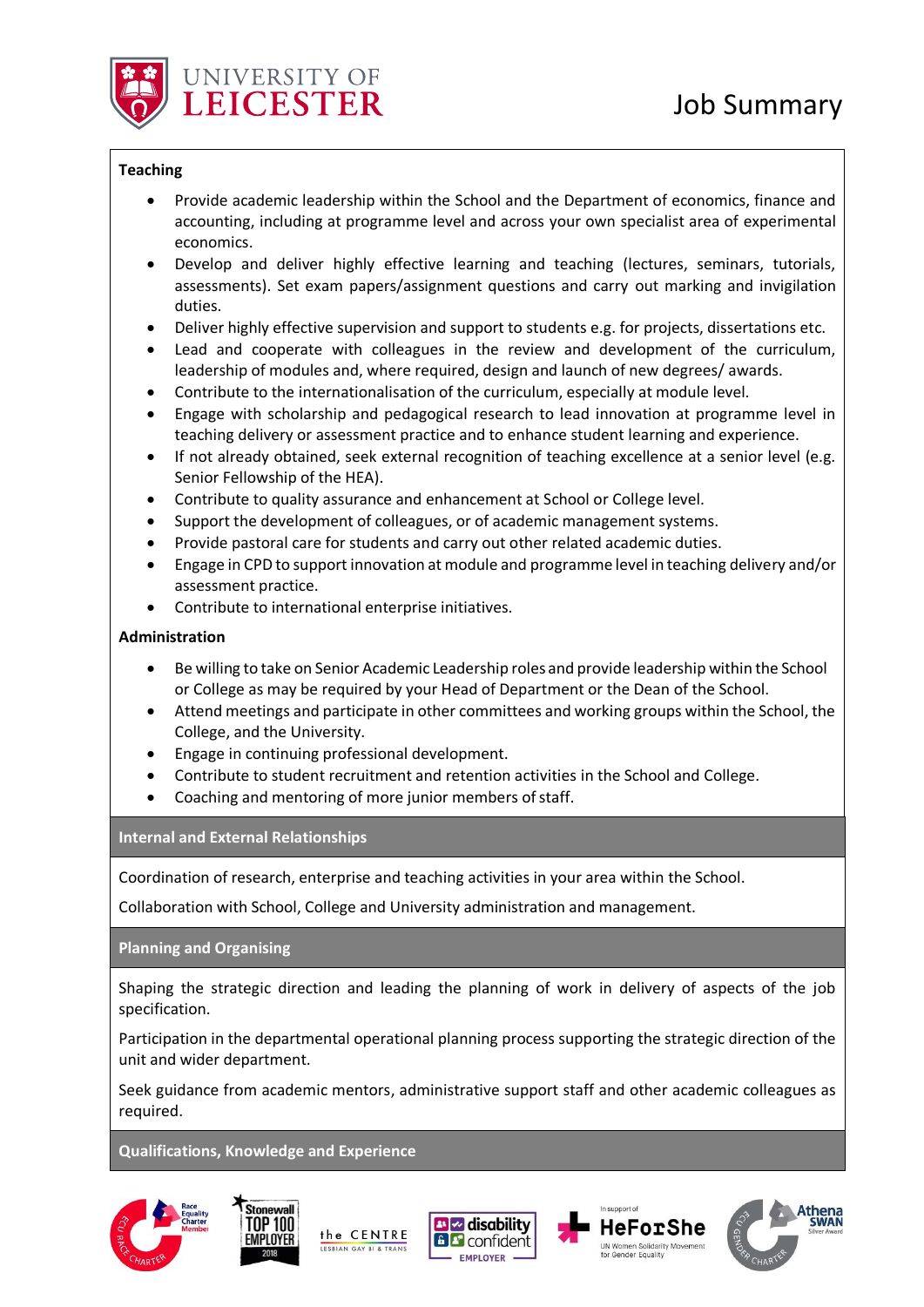

## **Essential**

- PhD or significant relevant experience in the area of experimental economics\*
- Recognised expertise in experimental economics\*
- Record of publications in international journals and with leading publishers\*
- Evidence of an emerging record of research income generation, commensurate with career experience\*
- Experience of PhD student supervision\*
- Experience of successfully fulfilling academic leadership roles\*
- Experience of delivery of teaching to undergraduate and postgraduate campus based students \*
- Academic Teaching Qualification as defined by HESA or commitment to gain the appropriate category of HEA Fellowship within a reasonable timeframe
- An understanding and commitment to Equality, Diversity and Inclusion

## **Desirable**

- Experience in generating, maintaining and maximising the benefits of industry partnerships
- Contribution to design of modules, course and curriculums and experience of delivering innovative research informed teaching
- Experience teaching professional skills in Business, Economics, Management, or a related area
- Skills in mentoring/advising and motivating students
- Experience of or familiarity with Distance Learning provision

# **Skills, Abilities and Competencies**

#### **Essential**

- Proven ability to initiate, develop and deliver high quality research and to publish in forms consistent with research that is internationally recognised as excellent
- Evidence of significant impact and engagement beyond the academic community
- Ability to network and collaborate at an international level.
- Willingness to attempt to generate external funding to support research programmes
- Ability to lead an administrative area effectively
- Demonstrated ability to contribute to the teaching of one or more modules at undergraduate and postgraduate levels
- Demonstrated commitment to excellence and innovation in teaching and pedagogical development
- Ability to teach classes using a comprehensive range of delivery methods including lectures, seminars, tutoring
- High level of proficiency in English, sufficient to undertake research, teaching and administrative activities utilising English Language materials and to communicate effectively with staff and students
- Excellent written\* and verbal communication skills, including good IT competency
- Ability to work independently and as part of a team on research and teaching programmes
- Ability to plan, organise, implement and deliver programmes of work

**Desirable**